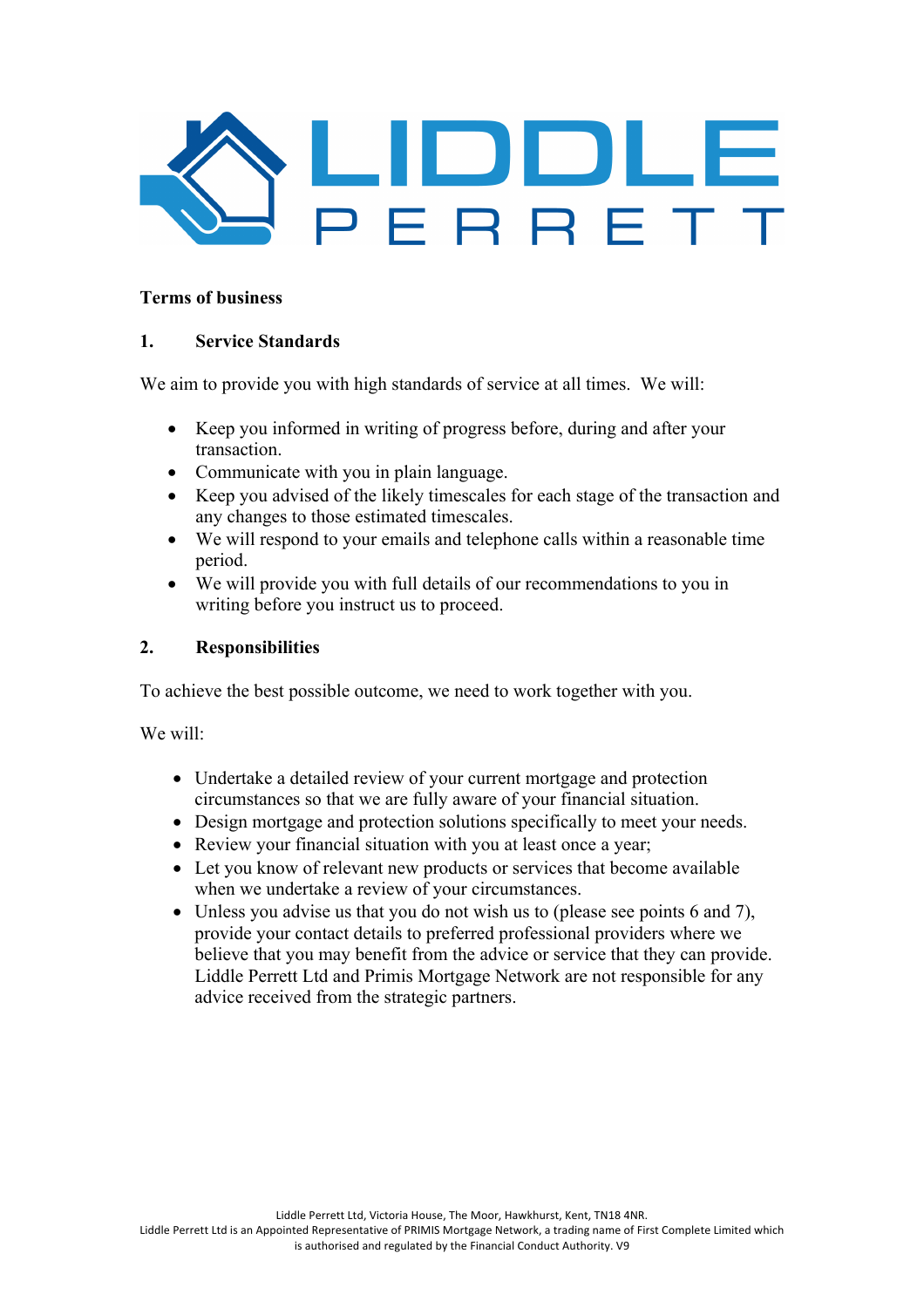You will:

- Provide us with full relevant details and documentation of your existing financial arrangements as quickly as possible;
- Provide us with any further relevant documents that are required as quickly as possible.
- If you accept our recommendations, allow us to conclude the transaction on your behalf.

## **3. Hours of business**

Our office hours are from 9.00am to 5.30 pm

### **4. Financial matters**

We will make you aware at the outset of any fees that Liddle Perrett Ltd will charge you for their services.

For mortgage advice our minimum broker fee is £495, however it could be as much as £1,495 payable on application. The precise amount is dependent on the amount of research and administration that is required.

Please be aware that mortgage lenders have significantly tightened their requirements for lending money. They now require far more information and evidence from individuals before they will make any mortgage offer.

Whilst there is some information which is standard to all lenders, every lender has their specific requirements. Our standard fees are based on your co-operation in providing us with the necessary documentation when requested and ensuring it is in the format required. Charges will be made for extra work created by having to chase you for information and to deal with the issues that such delays create.

# **5. Equality and diversity**

We are committed to promoting equality and diversity in all of our dealings with clients, third parties and employees.

# **6. Our Future Relationship**

Our ongoing business relationship with you is important and we would like to be able to contact you by telephone, post or email from time to time to review your mortgage and associated protection product arrangements and introduce other services that may be of interest to you from ourselves or our associated companies.